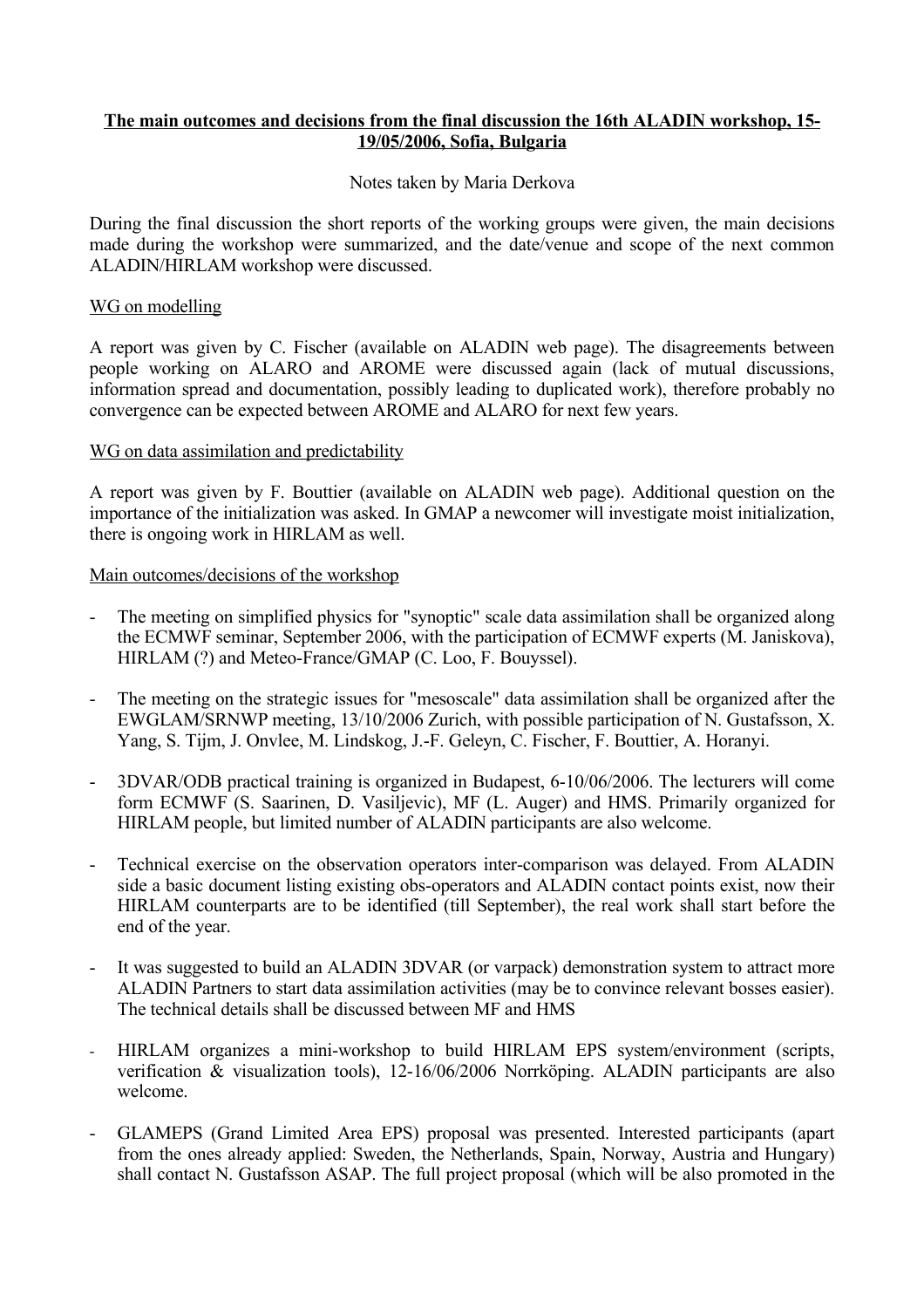EWGLAM/SRNWP meeting) of GLAMEPS will be compiled until autumn based on the inputs of the participating institutes. A coordination meeting will be organized in November (13-14) 2006 in Vienna.

- For surface issues data assimilation, modelling and physics should be treated together with the involvement of all the experts of HIRLAM and ALADIN (currently more parallel than common work is ongoing). The knowledge on the work in each Consortia is missing, therefore a short comparative documents/status reports shall be produced to start with (responsible persons: Eric Martin, Stefan Gollvik, Sander Tijm).
- Workshop on surface issues (and SURFEX) is proposed in Toulouse, 11-13/12/2006 (subject to check the dates of HIRLAM Council). Possible participants: F. Bouyssel, P. Termonia, M. Tudor, E. Martin, G. Hello, L. Kraljevic, N. Gustafsson, S. Gollvik, S. Tijm.
- The call for inquiry about local surface physiographic data was made (during the talk of Eric Martin). The contact point for collecting the information is Stephanie Faroux (Meteo-France).
- For validations, there is ongoing work of the "Oslo group" (S. Tijm, G. Hello, M. Derkova) on 3D cases: final selection of the eight real cases will be pursued together with the collection of the corresponding data; agreement should be reached regarding the minimum set of diagnostics; inter-comparison of model results. Similar effort will start for 1D tests (S. Malardel, P. Siebesma).
- EURRA (EURopean ReAnalysis) project was advertised. F. Bouttier is the contact point for interested ALADIN Partners (2D surface issues) and Jeanette Onvlee for the HIRLAM countries (3D issues). The basic documents shall be widely distributed, and ECMWF shall be contacted for information on current status (J. Onvlee). Until EEA+ECMWF prepares further specifications (within 1 year), our proposals are to be ready by then. A EURRA coordination meeting is scheduled for 27-28/09/2006 in Zagreb, just before the LSC meeting.
- Outcome of the NWP vision meetings states that stronger SRNWP is needed. A common ALADIN-HIRLAM proposal should be prepared for the EWGLAM/SRNWP meetings (Zurich, October, 2006). The harmonization of the three existing documents/reactions (HIRLAM, ALADIN, MF) is to be done. It is recommended that SRNWP follows practices of other EUMETNET programs, i.e. the subprojects in interesting areas (for instance GLAMEPS, verification and validation) shall be identified. Also, SRNWP is not much visible/involved in other EUMETNET programs. Other recommendation is that at EUMETNET sessions directors of both Consortia speak "with single voice". The discussions at EWGLAM/SRNWP should be prepared from our side: M. Alestalo, M. Derkova, C. Fischer, J.-F. Geleyn, D. Klaric, J. Onvlee, P. Unden, A. Horanyi are in charge to prepare the discussion paper for the HIRLAM and ALADIN communities. The share of the redaction work is not yet clear, but the document should be ready and approved by the ALADIN-HIRLAM scientists until the end of summer. Additionally Jean Quiby and the local organizers should be contacted for the organisational (practical) matters.
- For coordination of ALADIN operational switches, more discipline and better communication (including feedbacks) is required. The availability of LBC files from ARPEGE e-suite for all Partners would be beneficial (it is largely sufficient to store them on delage). More communication and documentation concerning the namelists is needed as well. Possible cross representations on ALADIN and HIRLAM system mailing lists.